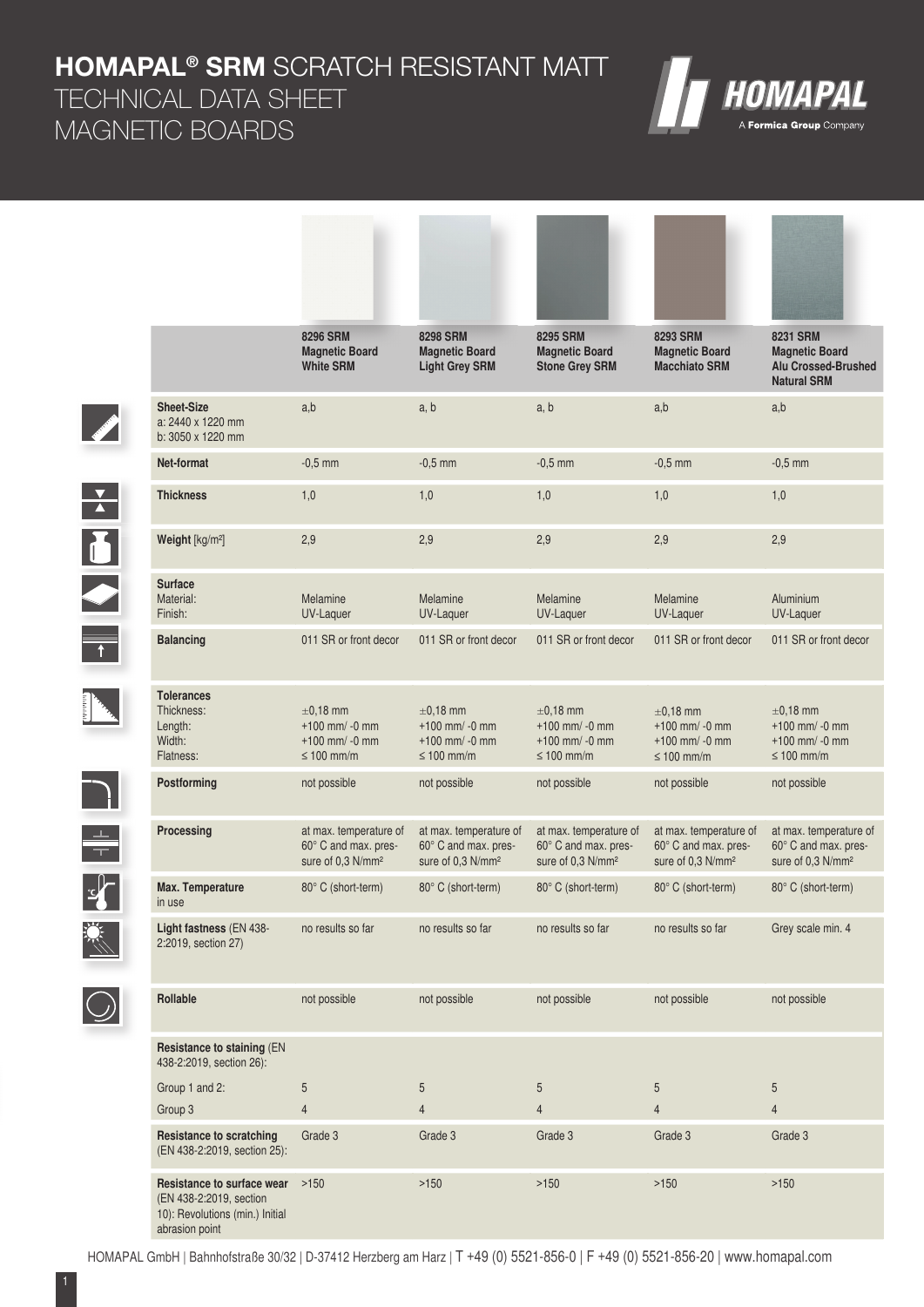# **HOMAPAL® SRM** SCRATCH RESISTANT MATT TECHNICAL DATA SHEET MAGNETIC BOARDS





**Magnetic Board White SRM**

**Magnetic Board Light Grey SRM 8295 SRM Magnetic Board Stone Grey SRM**



**8231 SRM Magnetic Board Alu Crossed-Brushed Natural SRM**

## **GENERAL INFORMATION**

Due to an iron foil which is embedded in the laminate a very high magnetic effect is achieved. As such, large-format documents, e.g. plans, posters and other objects, can be easily fixed in place with magnets and then removed again without a trace. HOMAPAL® SRM Magnetic boards are decorative magnetic laminates with a surface consisting of a thin melamine layer<sup>1</sup>. This melamine layer is protected by a thin UV-Laquer finish. <sup>1= exception 8231 SRM, Aluminium instead</sup> of melamine



## **CARE / CLEANING**

A soft, lint-free cloth and a mild cleaning agent should always be used for cleaning. Strongly alkaline, strongly acidic, or cleaning agents with abrasive components must not be used. Alternative cleaning agents should only be used after consultation with HOMAPAL Application Technology.

#### **PROCESSING INFORMATION:**

HOMAPAL<sup>®</sup> SRM Magnetic boards **cannot** be sawn, drilled or milled as with all standard laminates (HPL) due to the embedded iron foil.



#### **IMPORTANT NOTE**

Please note that due to the used material during processing flying sparks might be produced. Furthermore, it has to be taken into consideration that with double-sided decorative magnetic boards (elements, compact magnetic board) the laminate must be slitted beforehand on the bottom side in order to make sure that a clean cut is achieved on both sides of the magnetic board.

The resulting cut edges can be sharp. Under certain circumstances small, hot metal chips could arise. It is therefore necessary to wear gloves and safety goggles! When processing always pay attention to the same direction, otherwise there will be changes in the appearance of the boards!

When sawing the magnetic boards in our plant, we achieve the best results with the following parameters:

## **APPLICATION AREAS**

Only use indoors, vertically and horizontally. The SRM lacquering provides properties to the surface according EN 438-Part-3:2016 (HGS) regarding to resistance to scratching (test 25, grade 3), resistance to surface wear (test 10, grade 3, initial abrasion point 150) and resistance to staining (test 26).

| SAW BLADE (COLD-TIP-CUTTING SAW BLADE AGEFA) |      |  |  |  |
|----------------------------------------------|------|--|--|--|
| Diameter (mm)                                | 305  |  |  |  |
| Thickness of corpus (mm)                     | 2,2  |  |  |  |
| Thickness in Area of teeth (mm)              | 1,8  |  |  |  |
| Number of teeth                              | 60   |  |  |  |
| <b>PROCESSING</b>                            |      |  |  |  |
| Speed (U/min)                                | 1500 |  |  |  |
| Forward feed (m/min)                         | 8    |  |  |  |

When cutting, the decor finish should always be at the top. Sawn or milled edges can be treated with a fine file or sandpaper.

HOMAPAL® SRM Magnetic boards should be used in well air-conditioned rooms. Drying of the surface by too dry room air conditions or direct heat influence should be avoided (risk of cracking). A short-term temperature influence on the laminate up to  $60^{\circ}$ C is possible.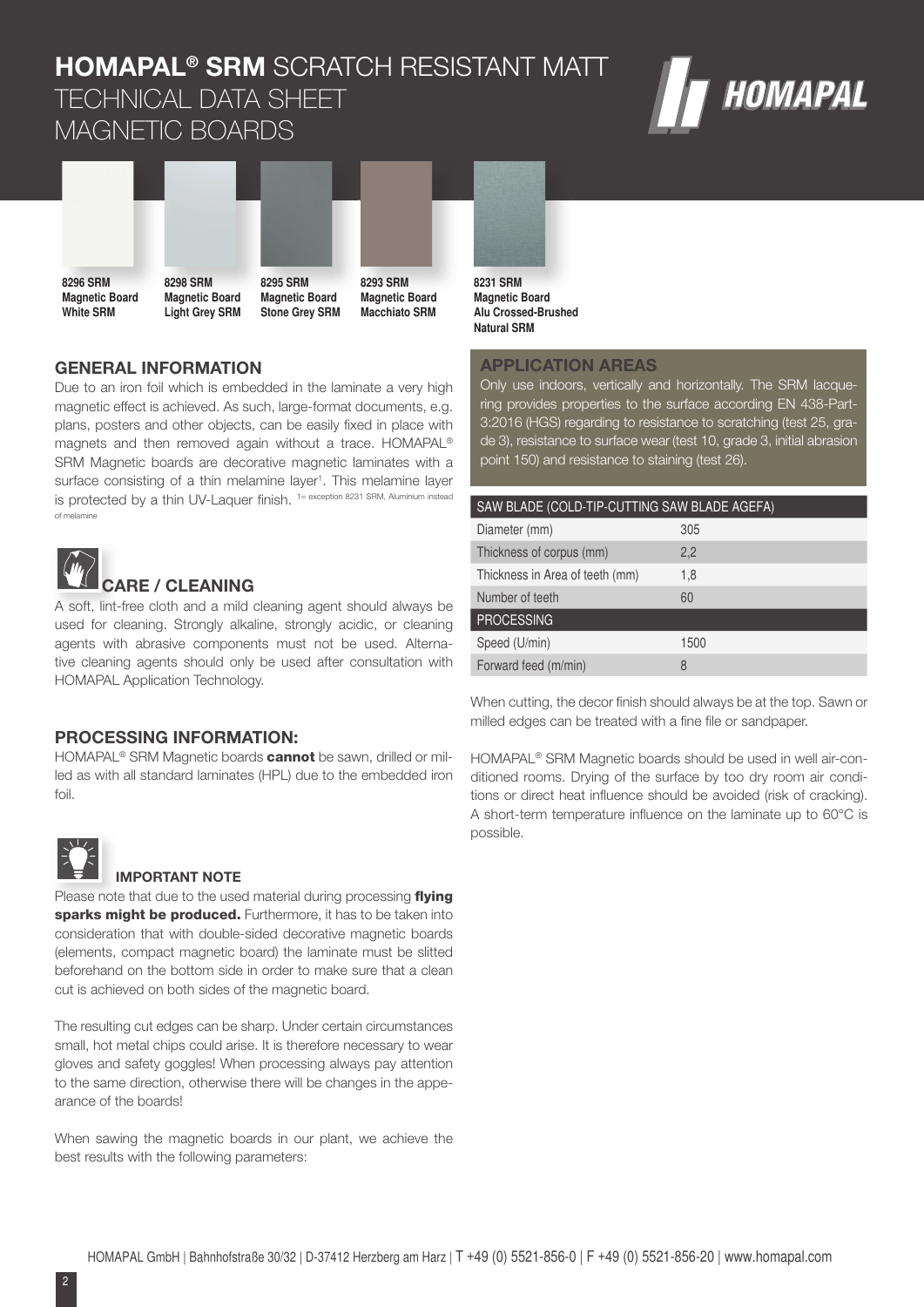# **HOMAPAL® SRM** SCRATCH RESISTANT MATT TECHNICAL DATA SHEET MAGNETIC BOARDS





**Magnetic Board White SRM**

**Light Grey SRM Stone Grey SRM**

**Magnetic Board Macchiato SRM**



**Magnetic Board Alu Crossed-Brushed Natural SRM**

## **SUBSTRATE:**

All standard substrates suitable for laminates are also suitable for HOMAPAL® SRM Magnetic boards. It is to be ensured that the moisture content of the substrate is not higher than that of the HOMAPAL® SRM Magnetic board (see Conditioning).



Commercially available adhesives and glues such as PVAC glue, two-component adhesives (epoxy) and neoprene contact adhesives are recommended. Exception: Urea bonding adhesives are not suitable. Comply with the manufacturer processing instructions in all cases. Never use water-based adhesives when applying moisture-proof materials. The moisture in the adhesive cannot dissipate and, therefore, the adhesive bond cannot dry.

### **STORAGE AND CONDITIONING**

As with standard HPL products, HOMAPAL® SRM Magnetic boards must also be stored in a closed storeroom protected against moisture and UV radiation. Storage should be in a standard climate, i.e. approx. 18-25°C and 50-60% relative humidity.

The panel is covered with a protective foil upon completion of the final inspection. Our protective foil is only a transport protec**tion.** This does not absolve you from a timely incoming inspection (prior inspection of colour, colour uniformity and other quality characteristics of the laminate). The protective foil has to be removed before further processing. The surface protected by the removable protective foil should not be exposed to light for a long time. There is a risk that the foil will become more difficult to remove. (Use top cover!) The protective foil is not impermeable to liquids.

To avoid changes to the adhesive strength of the protective foil on the panel surface, the storage temperature should not deviate from the above specified temperatures by more than  $\pm 10^{\circ}$ C during longer storage periods.

Laminates are to be stored fully supported and horizontal. The best conditioning is achieved in the room climate of the later area of application. This conditioning is recommended because materials that are processed in an excessively moist condition will tend towards expansion over time, and materials that are too dry will tend towards shrinking. All materials should be conditioned together for at least 48 hours.

Note: Always carry panels flat to avoid bends and cracks in the surface.





## **BALANCING**

Stresses always arise between two different materials that are joined together. Therefore, a substrate must be covered on both sides with materials that are subject to the same dimensional changes under the influence of heat and moisture (conditioning of all materials). This applies in particular if the finished composite panel is to be self-supporting and is not held by a rigid construction. The larger the areas to be covered, the more attention is to be paid to the choice of the backing type, a symmetrical construction and the density and rigidity of the substrate. Our experience shows that substrates of a thickness  $\lt/= 13$  mm are critical in terms of the flatness of the composite element.

Fundamentally, factors such as the rigidity and symmetrical construction of the substrate, uniform appliance of adhesive and press temperature, as well as the size and angle of attachment of the object have an over-proportional influence here. The best results are always achieved through the use of the same laminate from the same manufacturer on both the front and rear sides. Both sides must always be glued to the substrate with the same running or finish direction on both sides (never at right-angles to each other).

To keep costs low, the use of second-choice laminates of the same material, or special backing material without the finish quality of the top layer is recommended. The use of other materials as backing cannot be recommended - even if the physical characteristics are as close as possible to those of HOMAPAL® SRM Magnetic boards - because the results can never be predicted with certainty.

HOMAPAL GmbH | Bahnhofstraße 30/32 | D-37412 Herzberg am Harz | T +49 (0) 5521-856-0 | F +49 (0) 5521-856-20 | www.homapal.com